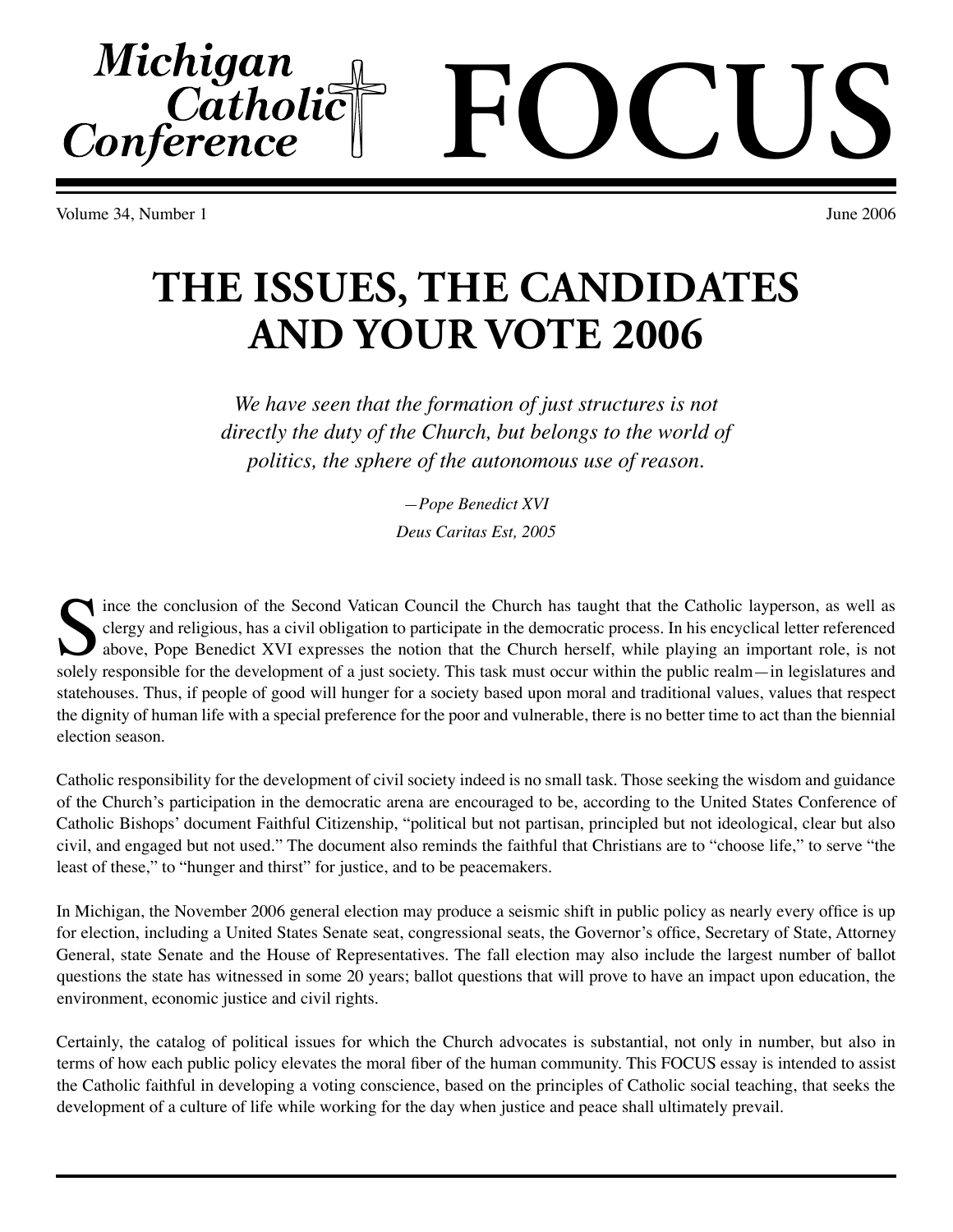### **HUMAN LIFE**

*The Church is called upon to manifest anew to everyone, with clear and stronger conviction, her will to promote human life by every means and to defend it against all attacks, in*  whatever condition or state of development it is found.<sup>1</sup>

The Catholic Church teaches that all human beings<br>are deserving of respect and must be protected from<br>the moment of conception until natural death. This<br>teaching is unambiguous. To support policies allowing are deserving of respect and must be protected from the moment of conception until natural death. This

for the promotion of God's greatest gift would display proper conscience formation, a clear understanding of Catholic social teaching, and the will to help guide our human community toward a consistent culture of life. In this aspect, a candidate claiming he or she is personally opposed to abortion, yet supports the procedure as public policy, represents an indifference to the protection of human life. Abortion, the purposeful killing of a child before birth, is never morally acceptable.

State sanctioned killing, otherwise known as the death penalty, cannot be justified by the Catholic conscience. Catholic social teaching implores the faithful to protect even those who take

the lives of others. Erroneous evidence, forced confessions, the public cost of constant appeal and the likelihood for human error, all represent good public policy reasons why the death penalty must be opposed. Opposition to capital punishment is also tied to the Church's doctrine of mercy, as was the position of John Paul II. This outlook has been consistently upheld by the bishops of Michigan, who declared in their March 1999 Statement on the Death Penalty: "We believe that a principled and consistent rejection of death-dealing as a policy instrument is required to uphold the dignity of human persons and the value of human life."

*The Catholic Church teaches that all human beings are deserving of respect and must be protected from the moment of conception until natural death.*

Assisted suicide and embryonic stem cell research are two additional life issues that must be consistently rejected by a well-formed Catholic conscience. Assisted suicide is understood as an action or omission which of itself or

> by intention causes death in order for suffering to be eliminated. Moreover, "the pleas of gravely ill people who sometimes ask for death are not to be understood as implying a true desire for euthanasia; in fact, it is almost always a case of an anguished plea for help and love. What a sick person needs, beside medical care is love, the human and supernatural warmth with which the sick person can and ought to be surrounded by all those close to him or her, parents and children, doctors and nurses."2 It is necessary to reaffirm that nothing and no one can in any way permit the killing of an innocent human being.

Embryonic stem cell research has ascended to the forefront of challenges

to the dignity of human life, and is an issue that evokes strong emotions with the capability of dividing even close family members. While the Catholic Church supports and advocates for the advancement of adult stem cell research, which is consistently producing treatments for many different diseases, embryonic stem cell research, along with the human cloning technique Somatic Cell Nuclear Transfer, purposefully destroys innocent human life. In the words of John Paul II: "There are no lives that are not worth living; there is no suffering, no matter how grave, that can justify killing a life; there are no reasons, no matter how noble, that make plausible the creation of human beings, destined to be used and destroyed."<sup>3</sup>

- **Where does the candidate stand on abortion?**
- **Where does the candidate stand on the death penalty?**
- **Where does the candidate stand on assisted suicide?**
- **Where does the candidate stand on destructive embryonic stem cell research?**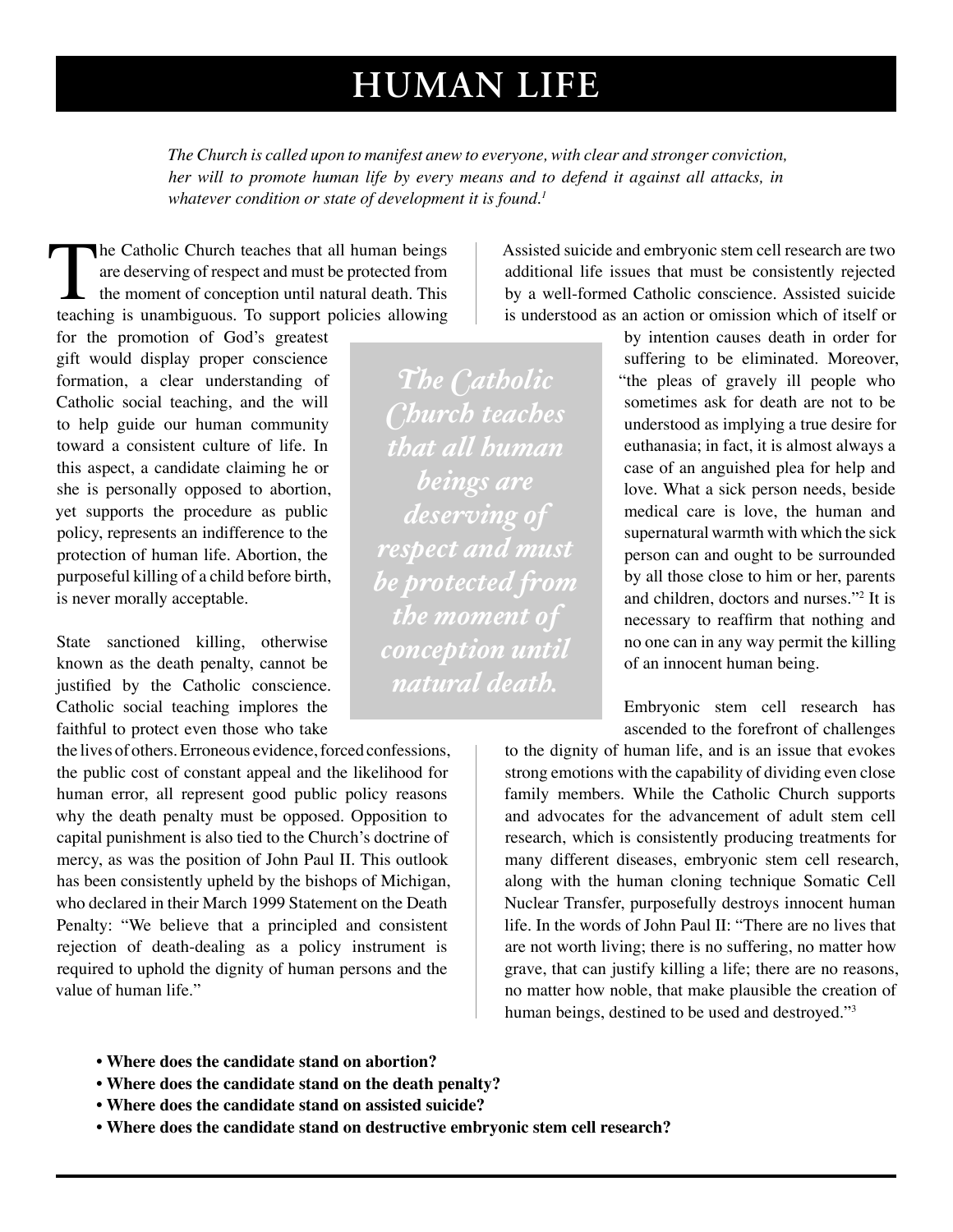## **RELIGIOUS FREEDOM**

*The freedom of the Church is the fundamental principle in what concerns the relations between the Church and governments and the whole civil order.4*

Freedom of religion, including conscience, is a primary and inalienable right of the human person, as it is guaranteed in the First Amendment of the United States Constitution, as well as in Article 4, Section primary and inalienable right of the human person, as it is guaranteed in the First Amendment of the United States Constitution, as well as in Article 4, Section 4 of the Michigan Constitution. Insofar as it touches the innermost sphere of the spirit, one can even say that freedom of religion upholds the justification, deeply rooted in each individual, of all other liberties. Legislation that protects this freedom, limits government intrusion into religious matters, and allows for reasonable collaboration between public and religious entities must be respected by those running for public office.

As the nation evolves in a pluralistic manner, society has an obligation to find ways to honor and respect each neighbor's concerns, needs and beliefs. The tradition of meeting such needs, through a combination of public and private institutions, is a source of strength and diversity that should be supported rather than weakened. Indeed, our nation has a deep history of respect for the autonomous operation of faith-based agencies. Catholic Charities USA traces its beginnings to 1727 when the Ursiline Sisters arrived in New Orleans to minister to that community. Some 280 years later, Catholic Charities has continued

to carry forth its mission to assist the poor and vulnerable, which was evident most recently following the tragedy of Hurricane Katrina.

The freedom to serve in such a manner was an issue of grave concern to the Ursiline Sisters, who in 1804 expressed concern to President Thomas Jefferson that their services may not be permitted in the new nation. Responding to the Sisters' concern, President Jefferson stated in that same year: "The principles of the Constitution and government of the United States are a sure guarantee to you...that your institution will be permitted to govern itself according to its own voluntary rules without interference from the civil authority. Whatever diversity or shade may appear in the religious opinions of our fellow citizens, the charitable objects of your institution cannot be indifferent to any... Be assured it will meet all the protection which my office can give it."

Freedom of religion and the freedom to serve is an inalienable right of the American people and must be defended wherever necessary. The Catholic Church provides necessary services to the homeless, sick, poor and elderly in an effort to advance the common good.

- **Where does the candidate stand on protecting the rights of religious groups to act in accord with the teaching of their faith?**
- **Where does the candidate stand on the right of individuals and organizations to express their right of conscience in the provision of services?**

## **ECONOMIC JUSTICE AND FISCAL ISSUES**

*Economic life is not meant solely to multiply goods produced and increase profit or power; it is ordered first of all to the service of persons, of the whole man, and of the entire human community.5*

clear indication of the moral strength of a society<br>is the assistance it provides its most needy citizens.<br>Certainly, there is a direct correlation between is the assistance it provides its most needy citizens. Certainly, there is a direct correlation between

moral government and the moral behavior and attitude of its citizens; therefore, a moral budget created by the state should foster broad implications upon the health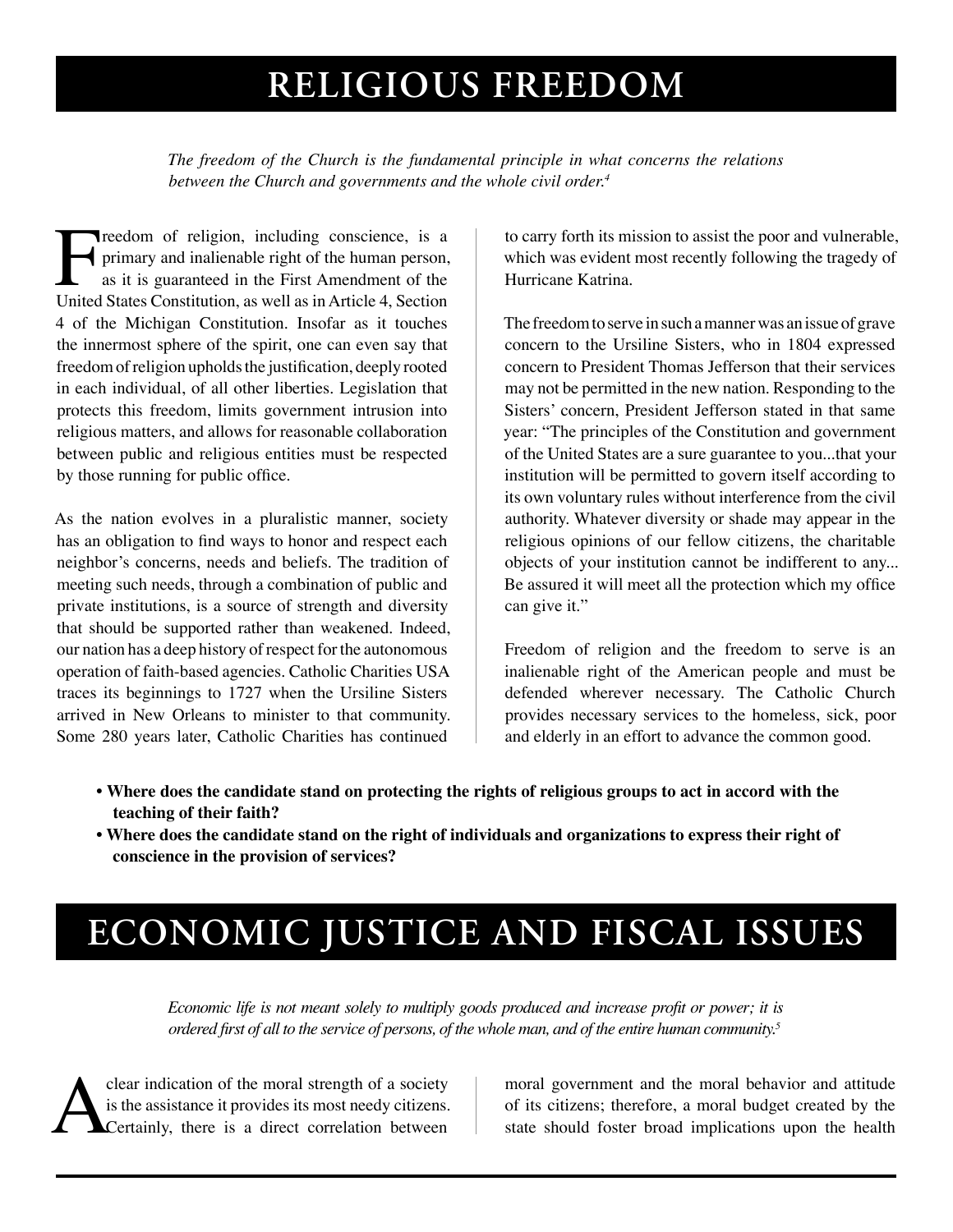and welfare of its citizens. Matters of importance such as economic justice, social responsibility, human dignity and concern for the common good must all be considered when policymakers come to the table.

Of particular concern to the Catholic faithful must be the various state and federal programs that are most responsible for ensuring the health and safety of Michigan's children, poor, elderly, sick, and homeless. This concern is especially relevant when often times legislators of various fiscal beliefs contend that such programs should be drastically cut from government. Therefore, it is critical to advocate support for programs that directly benefit our society's most vulnerable population. For the state to practice the

virtue of solidarity allows our society to learn that "love thy neighbor" has global dimensions in an interdependent world.

As Michigan continues to rank among the worst in the nation in unemployment and job creation, the state's policy makers have an obligation to ensure that, in these difficult times, those who are most vulnerable do not bear the brunt of the state's economic troubles. While discussions in Lansing may focus on who should pay how much in taxes, or which business tax should be created or eliminated, it is important to give consideration to candidates who will place economic justice policies ahead of personal ambition or party loyalty.

**• Does the candidate support preserving and promoting programs that protect the poor and most vulnerable members of our society?**

### **CHILDREN AND FAMILIES**

*The family based on marriage must be carefully protected and promoted as an essential factor in social existence, stability and peace, in a broad future vision of the society's common interest.6*

**M** ichigan has a rich history of providing faith-<br>based services as they relate to children and<br>families. Adoption and foster care, for example,<br>enjoy a strong association with the Church in Michigan, based services as they relate to children and families. Adoption and foster care, for example, enjoy a strong association with the Church in Michigan, which has contributed greatly toward the promotion of the family and indeed the common good. The Catholic Church offers these services across the entire state and has done so in the spirit of compassion, love and integrity. Based on Catholic teaching that every human life has value, any child who is abandoned, abused, scared or homeless will find within a Catholic agency staff members dedicated to that child's protection. This faithbased environment can only thrive, however, as long as the state allows each agency to operate independently of the State of Michigan.

The importance of quality services such as those offered by the Catholic Church cannot be overstated. Currently, the State of Michigan is struggling to fully staff its departments and programs that operate in the foster care environment. The ratio of caseworkers to foster families, while improving, is at a dangerously low level. As the State is the largest public provider of adoption and foster care services, the Church continues to work on behalf of children and families by operating as the largest private provider of such services. Should the scenario arise where faith-based adoption or foster care agencies were no longer able to operate within their mission statement, the effect upon state services would be disastrous. Thus, the Church works in collaboration with the State to provide services that uphold and defend the dignity and respect that every child and family deserves.

As the State continues its partnership with faith-based social service agencies, it remains critical for the two entities to maintain a defined distance. In this aspect,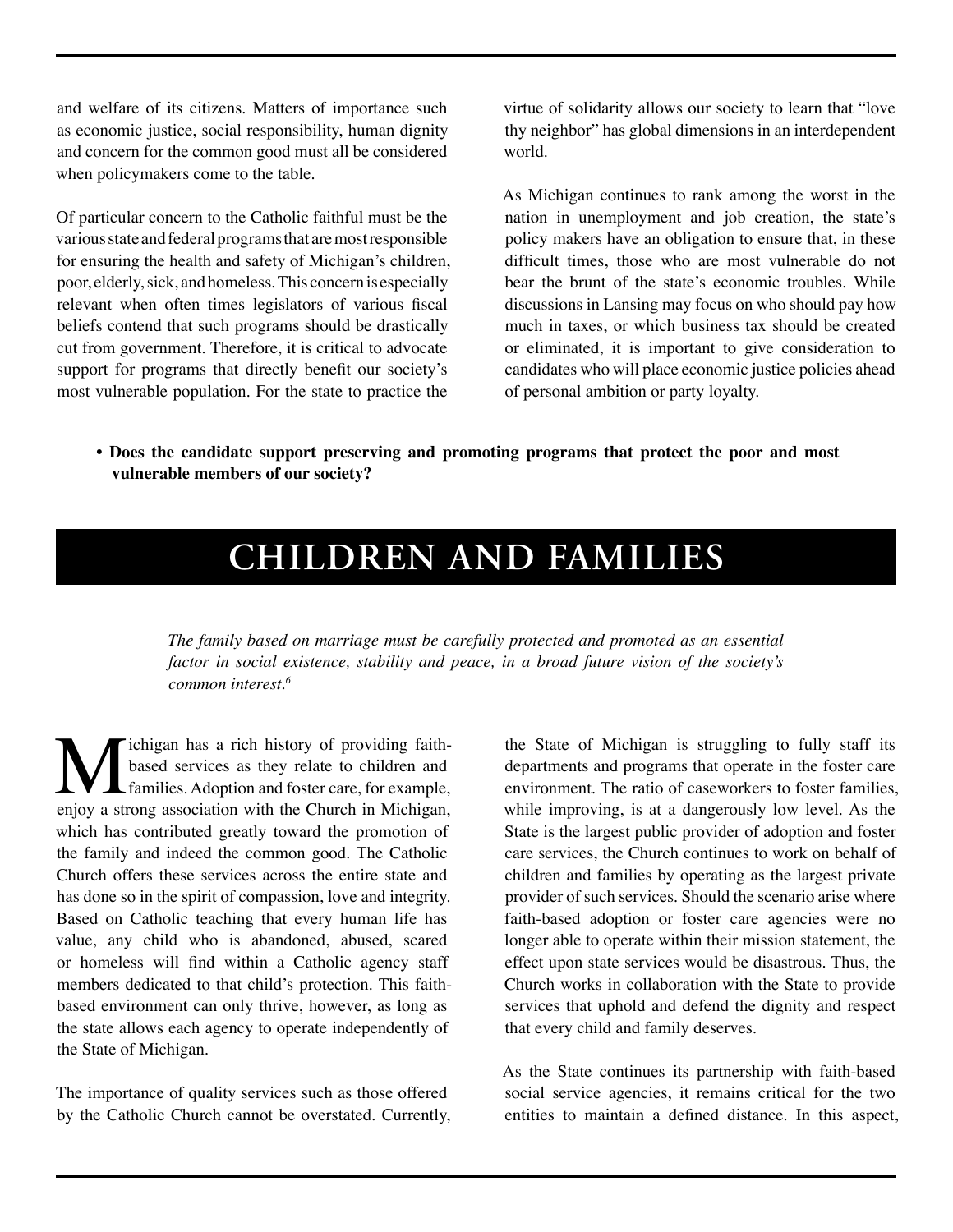and in due consideration of religious liberty, the State has an obligation to continue funding private agencies at appropriate levels rather than incrementally performing the job itself. While children represent a vulnerable population of our human community, and as policies are enacted that effect their health, safety and welfare, the state must continue funding faith-based social service agencies at necessary levels.

- **Does the candidate support the traditional definition of the family?**
- **Does the candidate favor private agencies providing certain services, such as adoption, that would otherwise be provided by the government?**

#### **EDUCATION AND HEALTH CARE**

*…parents have a right to choose a school for them which corresponds to their own convictions. This right is fundamental…Public authorities have the duty of guaranteeing this parental right and of ensuring the concrete conditions for it exercise.7*

The fundamental right of human decency and dignity is the right to an education. The Catholic Church has long held that parents are the primary educators of their children and should have a greater dignity is the right to an education. The Catholic Church has long held that parents are the primary educators of their children and should have a greater role in what, how and where their children are educated.

In some cases private and/or religious schools are the best option for children. In others, public charter schools are more effective. For many, the traditional public school system provides the best educational opportunity. For this reason, educational reform must continue to include a greater role for parents and families. Competition created by viable school choice policies will serve to better public schools and force all schools to focus on their most important mission, educating children.

True education reform removes barriers that prevent the state from living up to its moral obligation to ensure all children receive a quality education, and all families have the ability to make the choice they feel provides the best opportunity for their children. Expanding educational choice then is not an option. It is a tenet of social justice.

Equitable, accessible and ethical health care is an essential safeguard of human life. Health care is a human

> right, and genuine health care reform, recognizing the dignity of persons and the unique needs of the poor, is a matter of fundamental justice.

> Quality health care is another fundamental right that must be promoted and supported by the cooperative efforts of the public and private sectors for the dignity of the individual and society as a whole. There continues to be a genuine need to reform our health care delivery system. The problems of the uninsured and the

underinsured continue to escalate. The Catholic Church has spoken vigorously for reform rooted in values that respect the essential dignity of each person, ensure that human life is protected, and recognize the unique needs of the poor.

- **Where does the candidate stand on the rights of parents to choose the educational setting for their children and the state's obligation to provide the means to exercise that right?**
- **Where does the candidate stand on extending quality health care benefits as a right to all people?**

*One fundamental right of human decency is the right to an education.*